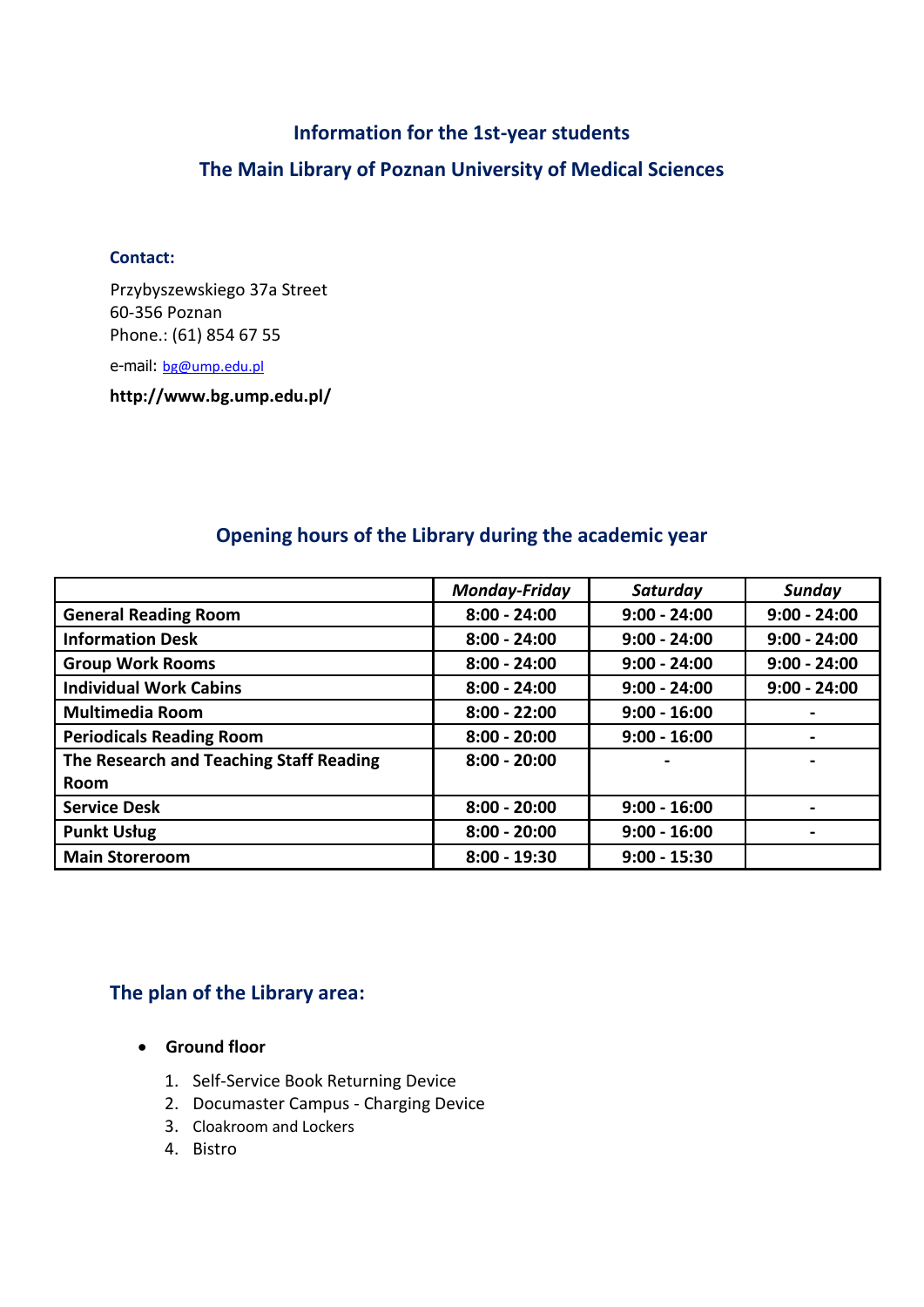**1st floor**



- 1. Director, Office
- 2. Service Desk
- 3. Group Work Rooms
- 4. Seminar Room
- 5. Lecture Room
- 6. Locked Library Store Room<br>7. Information Desk
- 7. Information Desk
- 8. Individual Work Rooms (Cabins)
- 9. Traditional Card Catalogue
- 10. Multimedia Room
- 11. Circulation Desk
- 12. Self-Service Lending Device
- DM Documaster
- X Computer Terminals

#### **2nd floor**



- 1. Periodicals Reading Room
- 2. Locked Library Store Room
- 3. General Reading Room
- 4. Individual Work Rooms (Cabins)
- DM Documaster
- X Computer Terminals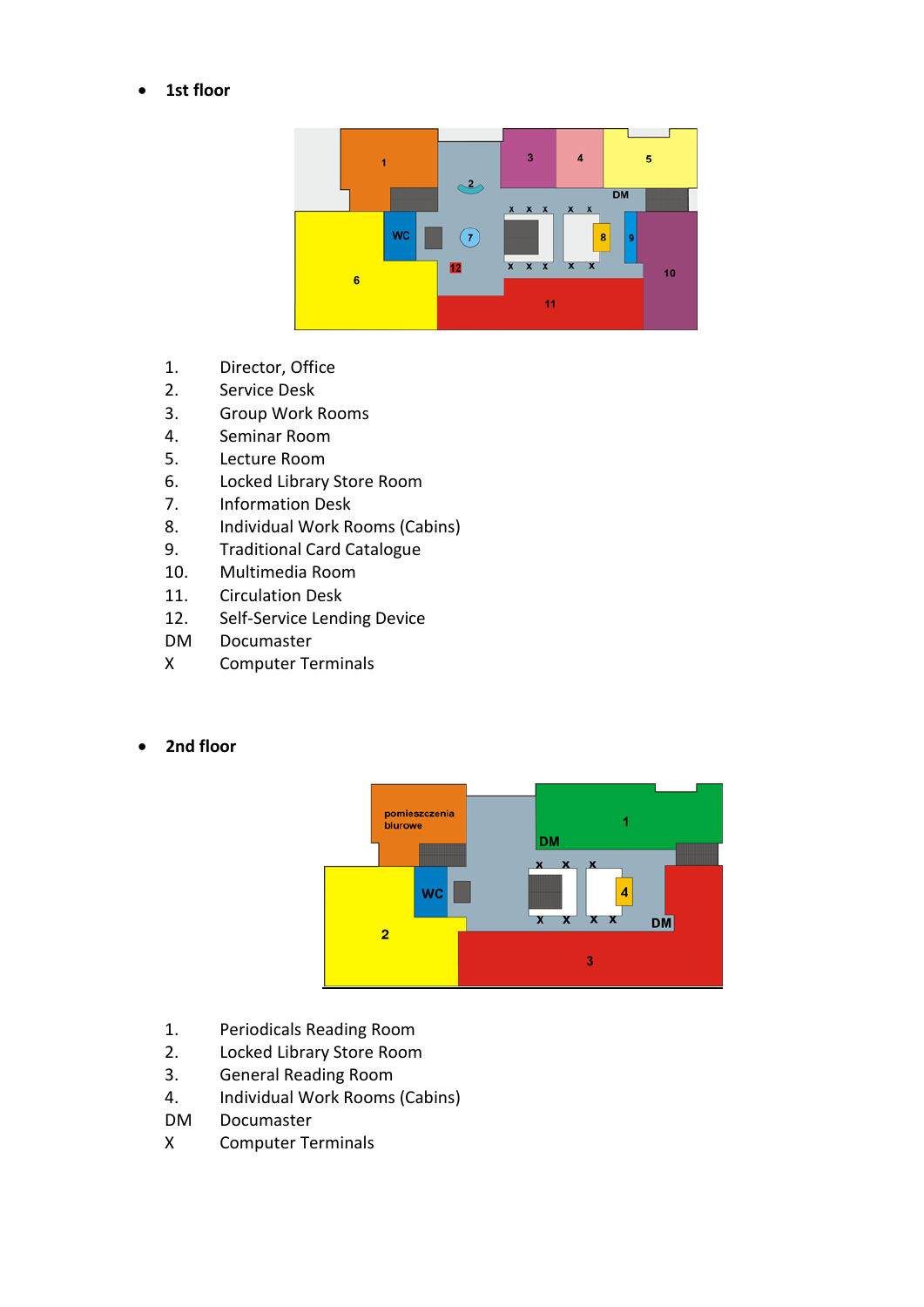**3rd floor**



- 1. Locked Library Store Room
- 2. Monographs Area
- 3. The Research and Teaching Staff Reading Room
- 4. Library Staff Rooms DM
- DM Documaster

Additionally, there are tables with chairs as well as comfortable sofas located on every floor. There is also a patio on the 3rd floor, which is open from Spring to Autumn.

# **The Library's collection**

The Main Library of Poznan University of Medical Sciences collects, compiles, stores and gives access to scientific literature in medicine, dentistry, pharmacy, health sciences and related fields such as: biology, chemistry, physics, psychology, sociology. The Library collects also electronic resources such as: e-books, e-journals and databases which are accessible according to the license agreement

# **Access to the collection**

- Using Library materials on site: materials are available to use only in the Library

- Using Library materials outside: the Library book collection from the Circulation Desk and the Store Room is available for users to borrow. Students are entitled to borrow books from the Library after signing up at the Circulation Desk.

# **Circulation Desk**

The collection consists of many items to borrow: textbooks, scripts as well as compulsory and supplementary materials which are essential in the didactic process at the University.

The Circulation Desk offers services to students in the HORIZON computer system. The user is entitled to borrow books by using an electronic ID Student Card, which is a prerequisite to create a reader's account at the Circulation Desk.

In the self-service store room of the Circulation Desk there are didactic materials and supplementary literature for particular faculties at the University. Items which are in the Library store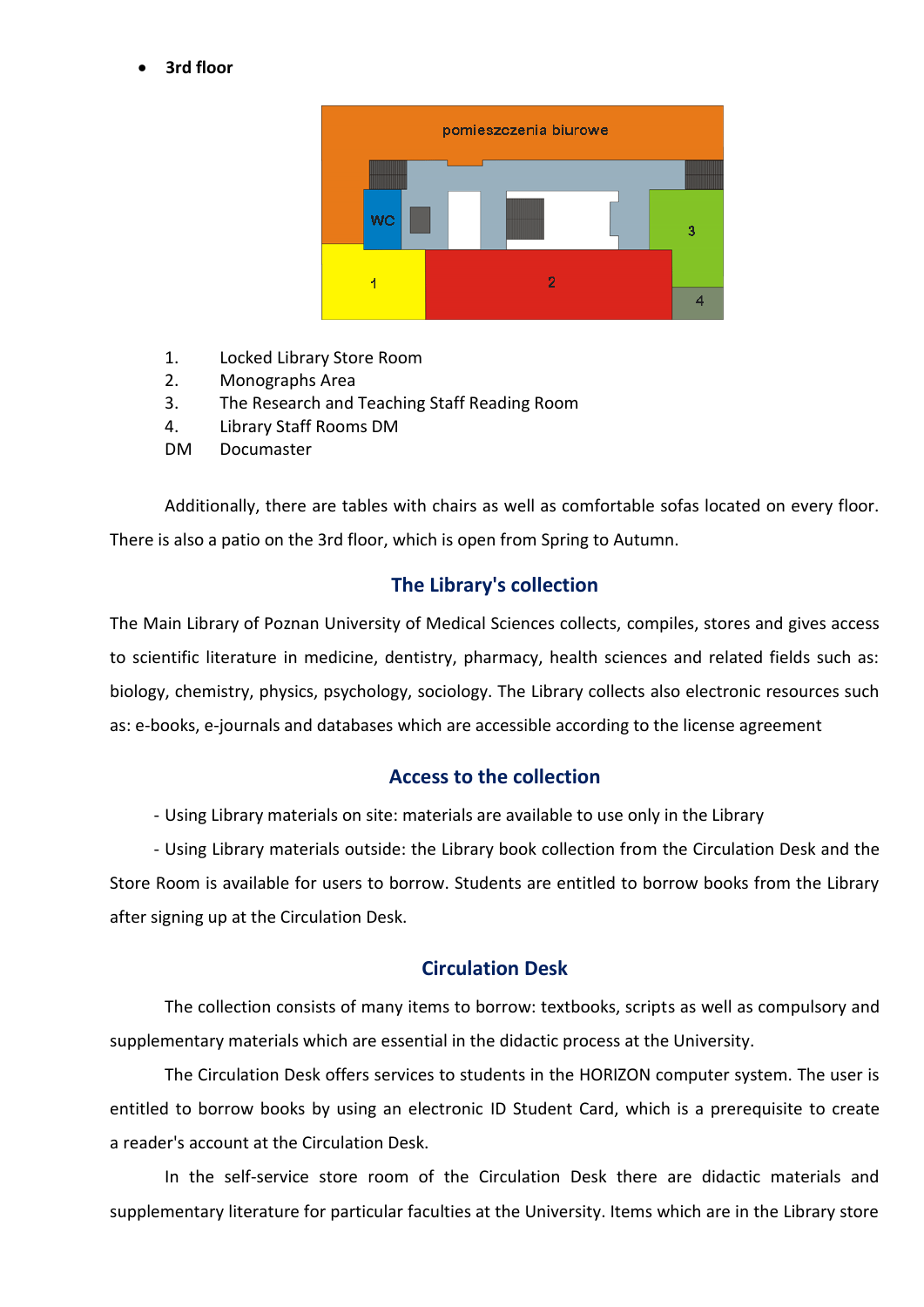room should be ordered by call slips. Users who make orders at the Circulation Desk are required to search for catalogue information by themselves. Orders should be made no later than 30 minutes before the Library store room is closed. If made later, they will be processed on the next day.

## **Circulation Desk is responsible for:**

- Users' registration
- Lending books and receiving book returns
- Extending the borrowed materials' due dates
- Giving the signature on a clearance slip for graduates or those who discontinued studies

## **Circulation Desk - contact:** phone: (61) 854 67 46

e-mail: [wypozyczalnia@ump.edu.pl](mailto:wypozyczalnia@ump.edu.pl)

# **Circulation Desk - when and how to register?**

- Registration for the first-year students starts with the 28th of September.
- In order to register, the student has to present a Student ID Card and ID Card (dowód osobisty for Polish nationals; for foreign students a passport or a temporary stay card is required) as well as pay the Library fee to activate the library reader's account.
- The Library fee necessary to activate the reader's account in 2015/2016 academic year is 12 zloty.
- The registration and activation of a library account must be completed in person.
- A document which entitles to borrow books from the library should never be lent to someone else.

# **Rules of loans**

- Textbooks in the open access which can be borrowed at the Circulation Desk are available for 180 days. After this time students can renew items via Internet (two times per 90 days).
- Books from the Library store room are lent for 30 days with the possibility to renew the item's due date via Internet once, for the next 30 days. Orders for items from the Library store room should be made no later than 30 minutes before the Circulation Desk closing time.
- Students from other universities which belong to the Poznan Foundation of Scientific Libraries (Poznańska Fundacja Bibliotek Naukowych) can borrow 5 items per month, having possibility to renew it via Internet for the next 30 days.
- The renewal via Internet may be made 5 days before the item's returning date; after that time the user can do it in person, at the Circulation Desk.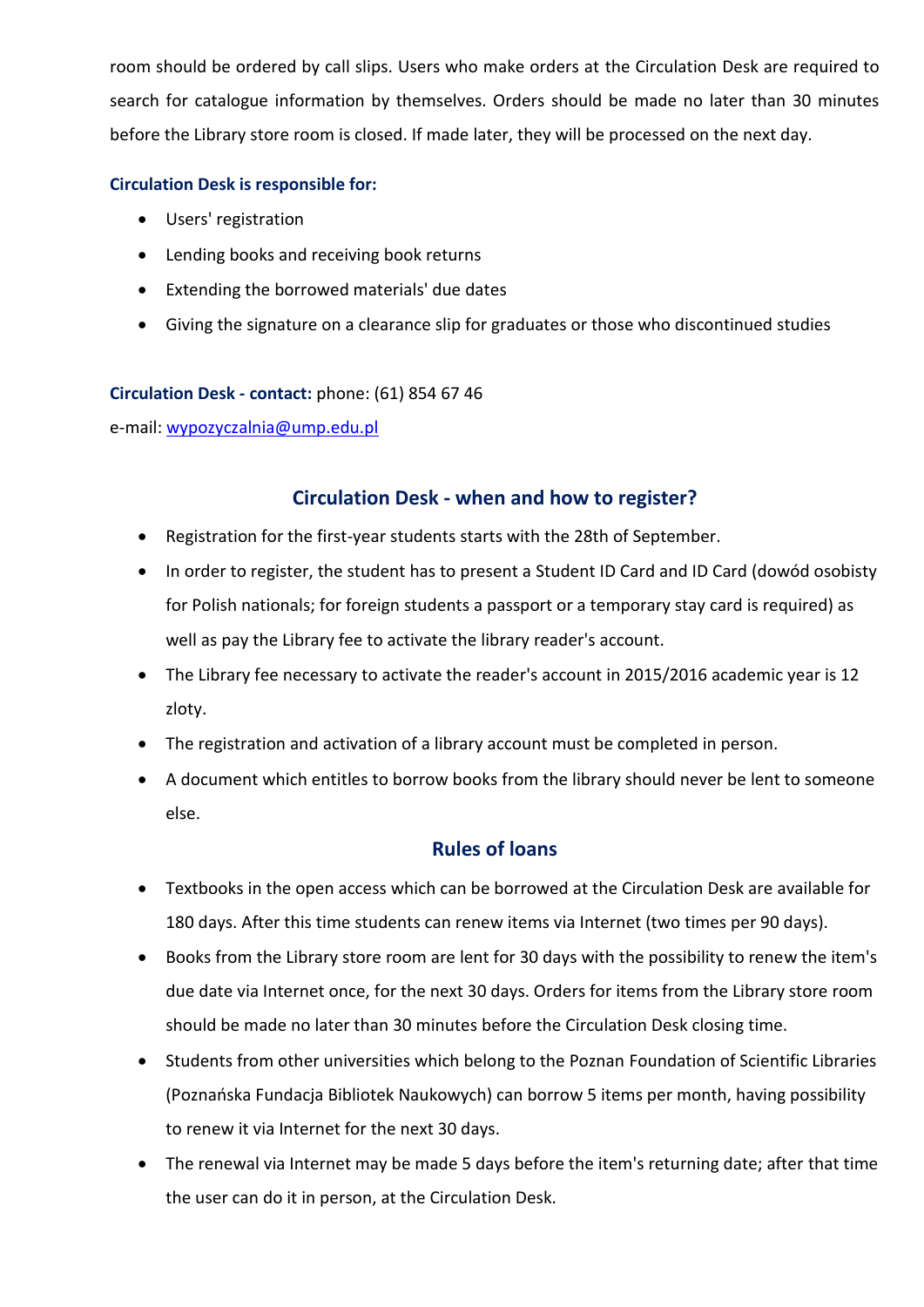- For every overdue item's return, the reader owes the Library the penalty payment which is 0,20 zloty per each lag day per one volume.
- Users who reported an e-mail address will be informed about the return impending date. The notification is only extra information for the reader. If not received - it does not mean that the reader is exempt from the financial penalty calculated for materials overdue.

The access to the reader's account is available by clicking "Reader's account" on the Library website.



## **How to log into the reader's account?**

LOGIN: the number under the bar code on the student ID card

PASSWORD: "PESEL" (YYMMDD00000)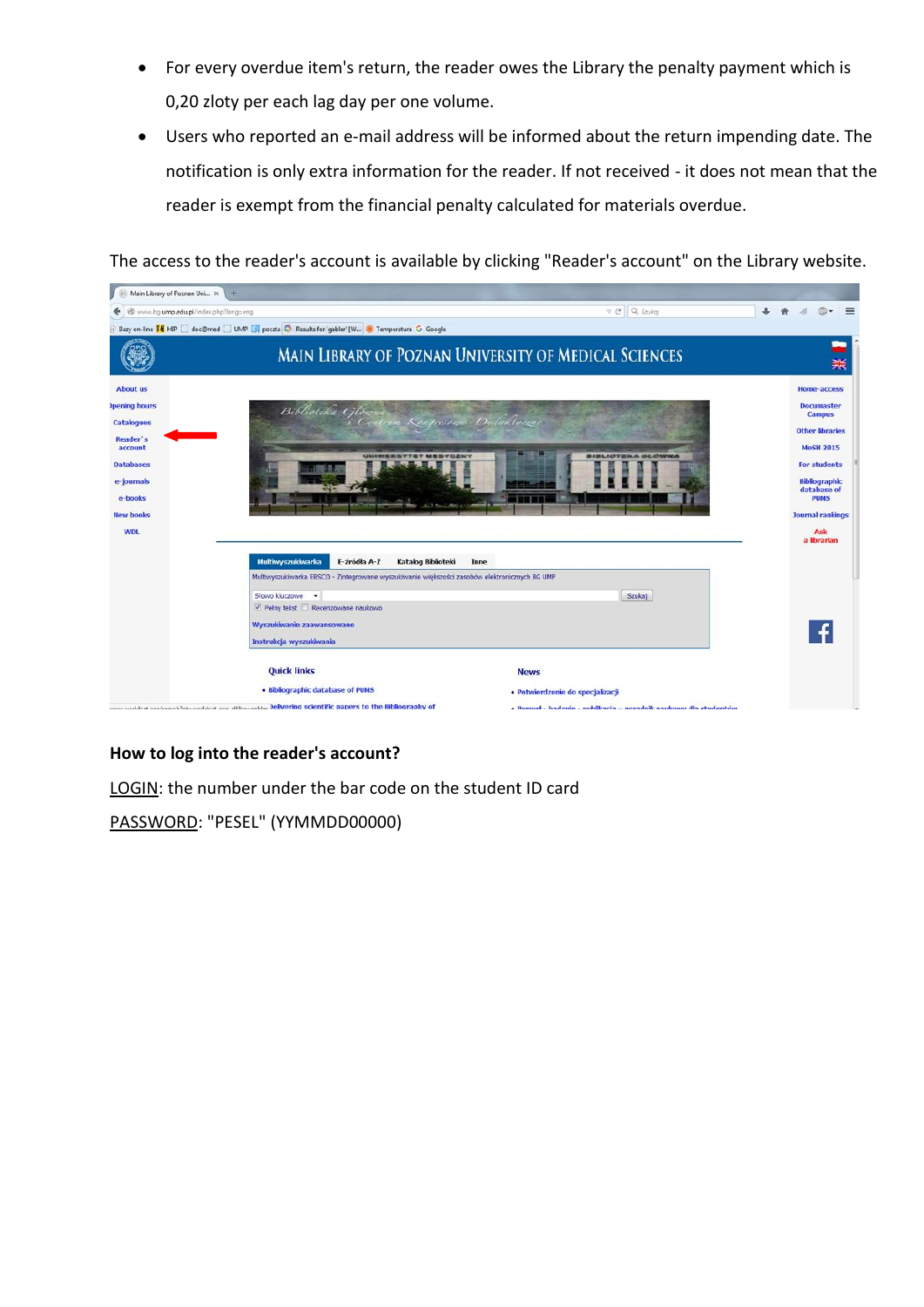## **Self-service borrowing and returning**

#### **Borrowing**

Users may borrow books from the Library self-service device, provided that they have their reader's account activated. Be aware of single authorization of the student ID card so that it could be recognized by the system.

Self-service borrowing is possible at any time the Circulation Desk is open. It may be used only by these users who have their library account activated with no arrears to the Library and unused borrowing allowance limit.



#### **Returning**

In order to return books, which are borrowed from the self-service store room (at the Circulation Desk), the user may use a self-returning device, which is located on the ground floor and available to use all day long (24 hours). At night the library front door is closed. To use the self-service returning device after 24.00 the user has to contact with the security staff I (ring the doorbell).

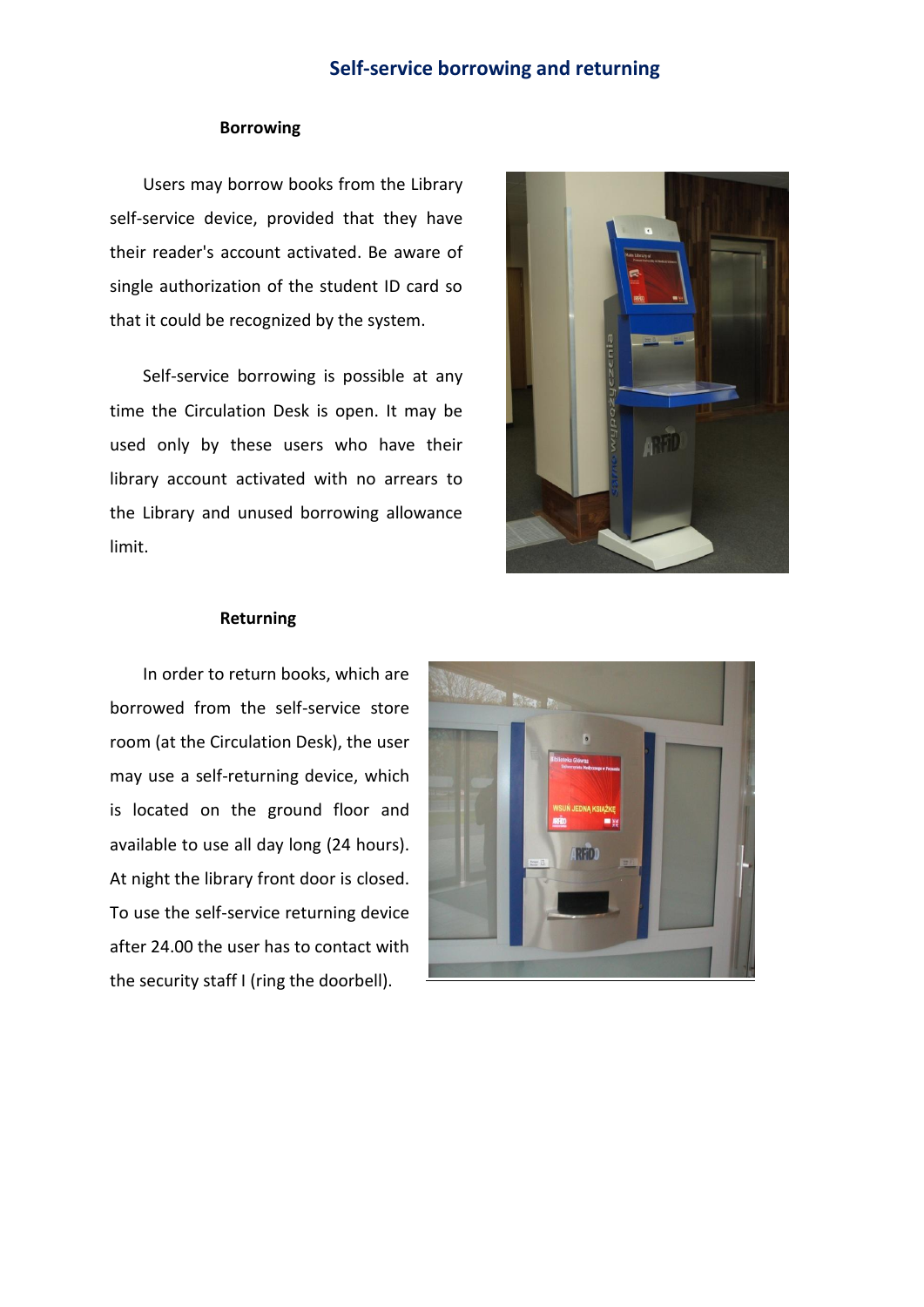## **On-site access**

#### **Main Reading Room**

The Main Reading Room makes accessible didactic materials, reference books and dictionaries. The Main Reading Room books' area is available in open access. Library materials are arranged by the following fields: medicine, pharmacy, dentistry, nursery and others related.

All used materials must be put back in designated areas such as return shelves. Books may be taken out from the Main Reading Room after asking for permission the librarian on duty. Orders for document retrieval from the Library store room should be made no later than 30 minutes before the Library storage closing time. Orders made later will be processed on the next day.



*Main Reading Room*

## **Periodicals Reading Room**

The Periodicals Reading Room offers free access to periodicals published in the past 10 years. They are arranged by titles in an alphabetical order. If interested in previous issues, which are located in the library store room, the user has to fill in the call slip (reverse) and write: the call number, title, issue's year and volume of the journal. Periodicals are available to use in the Periodicals Reading Room (on the Library area only after showing an ID to the librarian on duty) . Journals cannot be taken home.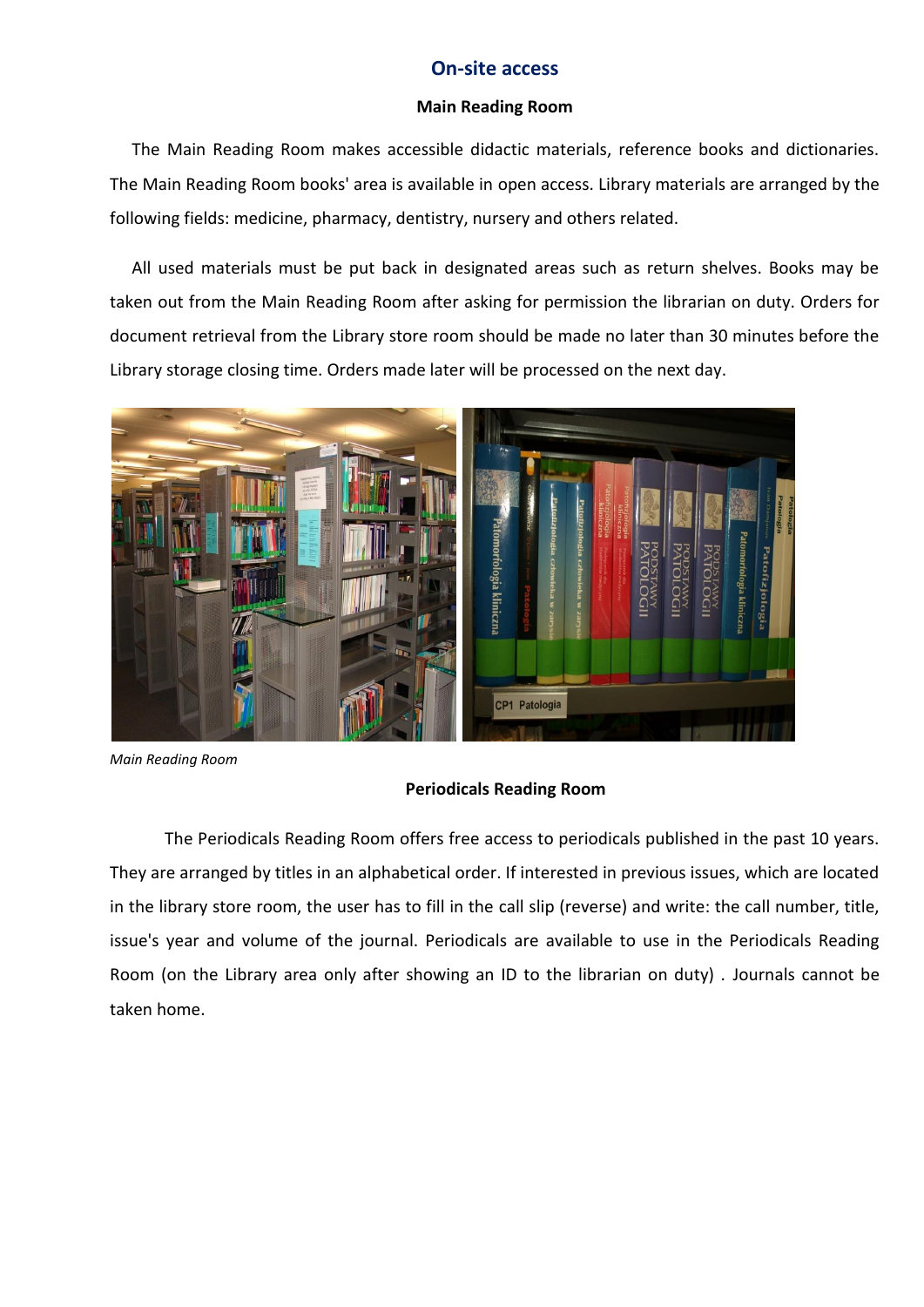

*Periodicals Reading Room*

# **Computers in the Library**

- 1. Computers located in the library's open areas provide the users with unauthorized access to the electronic library as well as on line catalogues of other libraries.
- 2. Computers in the Multimedia Room, group-work room, individual cabins provide users with access to the licensed digital resources and to the Internet after completing the user's authorization process. To complete the authorization process the user needs to type the user's name (nr of the album) and "PESEL" number (as a password: YYMMDD00000).
- 3. Access to electronic resources from laptops is possible after completing an authorization process by the local wireless connection. To use Wi-Fi the user has to type in an individual login and password which is available by the Virtual Student Service System (WISUS).
- 4. Library computers should never be unplugged or disconnected. Personal computers may only be connected in designated areas, provided that it does not interfere with other users' work.

# **Documaster Campus**

Documaster Campus is a self-service copying, printing and scanning device.

- To activate a Documaster Campus account the user has to insert his/her ID student card to the card reader (the charging device, ground floor) and select the preferable money amount. Then, the user's account will be automatically created.
- To log on the Documaster Campus visit the Virtual Student Service System
- The charging device is located on the ground floor near the library entrance door